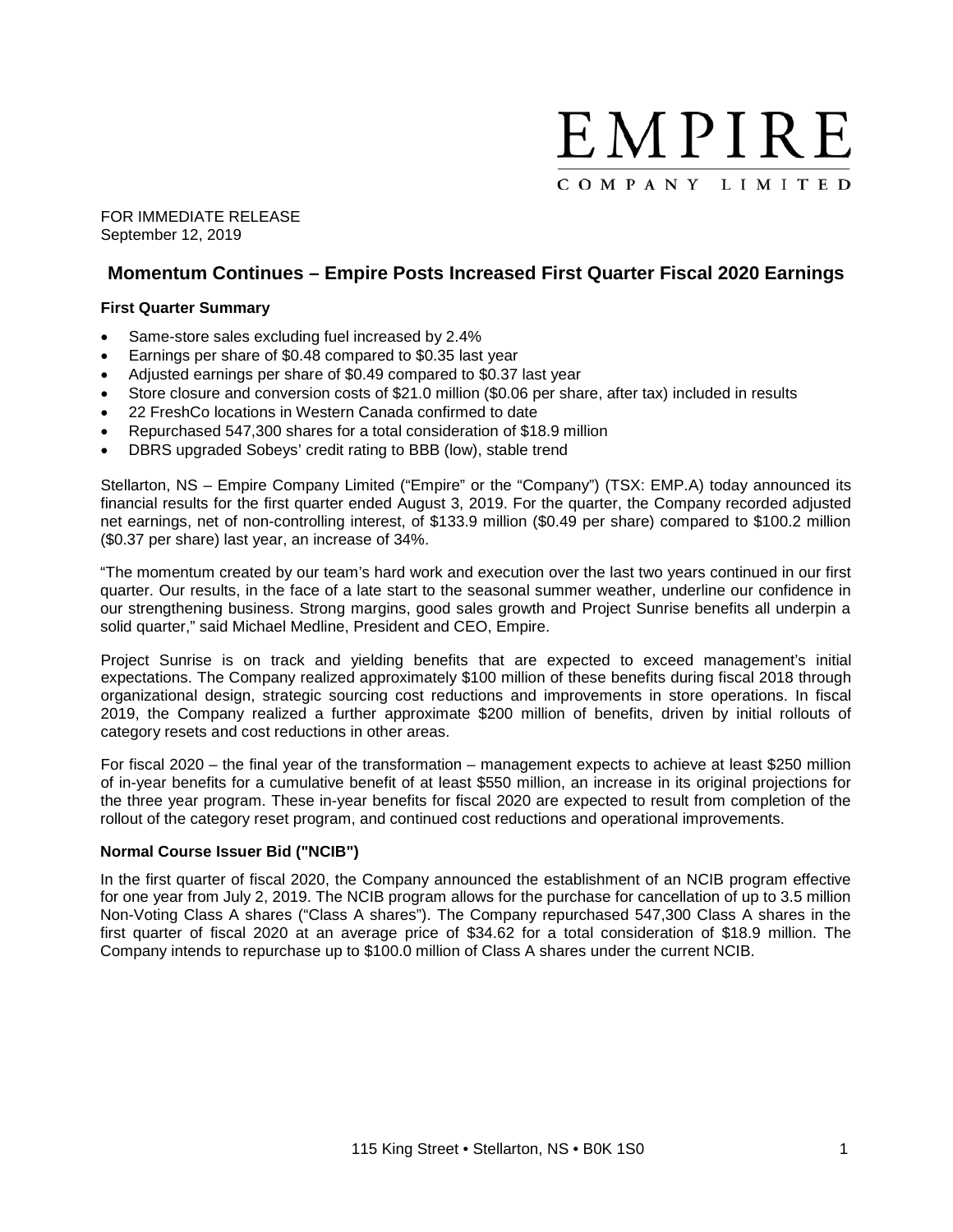# **CONSOLIDATED OPERATING RESULTS**

|                                                                     |    | \$                    |                       |                |
|---------------------------------------------------------------------|----|-----------------------|-----------------------|----------------|
| (\$ in millions, except per share amounts)                          |    | <b>August 3, 2019</b> | August 4, 2018        | Change         |
| <b>Sales</b>                                                        | \$ | 6,744.1               | \$<br>6,460.3         | \$<br>283.8    |
| Gross profit $(1)$                                                  |    | 1,660.4               | 1,512.3               | 148.1          |
| Operating income                                                    |    | 266.1                 | 174.7                 | 91.4           |
| Adjusted operating income <sup>(1)</sup>                            |    | 270.6                 | 181.0                 | 89.6           |
| EBITDA <sup>(1)</sup>                                               |    | 460.0                 | 278.7                 | 181.3          |
| Adjusted EBITDA <sup>(1)</sup>                                      |    | 460.0                 | 278.7                 | 181.3          |
| Net earnings $(2)$                                                  |    | 130.6                 | 95.6                  | 35.0           |
| Adjusted net earnings <sup>(1)(2)</sup>                             |    | 133.9                 | 100.2                 | 33.7           |
|                                                                     |    |                       |                       |                |
| Diluted earnings per share                                          |    |                       |                       |                |
| $EPS^{(2)(3)}$                                                      |    | 0.48                  | \$<br>0.35            | \$<br>0.13     |
| Adjusted EPS <sup>(1)(2)</sup>                                      |    | 0.49                  | \$<br>0.37            | \$<br>0.12     |
| Diluted weighted average number of shares outstanding (in millions) |    | 272.9                 | 272.3                 |                |
| Dividend per share                                                  |    | 0.12                  | \$<br>0.11            |                |
|                                                                     |    |                       | 13 Weeks Ended        |                |
|                                                                     |    |                       | <b>August 3, 2019</b> | August 4, 2018 |
| Same-store sales <sup>(1)</sup> growth                              |    |                       | 1.7%                  | 2.3%           |

|                                         | August 3, 2019 | August 4, 2018 |
|-----------------------------------------|----------------|----------------|
| Same-store sales <sup>(1)</sup> growth  | 1.7%           | 2.3%           |
| Same-store sales growth, excluding fuel | 2.4%           | 1.3%           |
| Gross margin $(1)$                      | 24.6%          | 23.4%          |
| EBITDA margin <sup>(1)</sup>            | 6.8%           | 4.3%           |
| Adjusted EBITDA margin <sup>(1)</sup>   | 6.8%           | 4.3%           |
| Effective income tax rate               | 26.5%          | 27.4%          |

*(1) See "Non-GAAP Financial Measures & Financial Metrics" section of this News Release.*

*(2) Net of non-controlling interest.*

*(3) Earnings per share ("EPS").*

*Empire's results for the first quarter ended August 3, 2019 include Farm Boy operations. All metrics, including same-store sales, include the consolidation of Farm Boy operations.*

#### **IFRS 16 – Leases Impact**

Effective May 5, 2019, the Company adopted IFRS 16, "Leases" ("IFRS 16"), which replaces IAS 17, "Leases" ("IAS 17") and related interpretations. IFRS 16 intends to align the presentation of leased assets more closely to owned assets. This standard will not impact Empire's strategy, business operations, or cash flow generation. The table below outlines the impact of the adoption of IFRS 16 on certain financial metrics for the quarter ended August 3, 2019:

|                                            |                       | Impact of      | Change |          |                 |                 |
|--------------------------------------------|-----------------------|----------------|--------|----------|-----------------|-----------------|
| (\$ in millions, except per share amounts) | <b>August 3, 2019</b> | August 4, 2018 |        | Change   | IFRS $16^{(1)}$ | (excl. IFRS 16) |
| <b>EBITDA</b>                              | 460.0 \$              | 278.7 \$       |        | 181.3 \$ | $129.0$ \$      | 52.3            |
| <b>Adjusted EBITDA</b>                     | 460.0                 | 278.7          |        | 181.3    | 129.0           | 52.3            |
| EBITDA margin                              | 6.8%                  | 4.3%           |        | 2.5%     | 1.9%            | 0.6%            |
| Finance costs, net                         | 71.7                  | 23.1           |        | 48.6     | 46.3            | 2.3             |
| Net earnings $(2)$                         | 130.6                 | 95.6           |        | 35.0     | (0.9)           | 35.9            |
| Adjusted net earnings <sup>(2)</sup>       | 133.9                 | 100.2          |        | 33.7     | (2.0)           | 35.7            |
| Adjusted EPS (fully diluted)               | 0.49                  | 0.37           |        | 0.12     | (0.01)          | 0.13            |

(1) Reflects the impact of changing accounting standards from IAS 17 to IFRS 16 in the first quarter of fiscal 2020, including the add *back of \$3.5 million (\$2.5 million after tax) in historical straight-line expense under IAS 17.*

*(2) Net of non-controlling interest.*

The Company transitioned to IFRS 16 using the modified retrospective approach with the cumulative impact of initially applying the new standard recognized in retained earnings on May 5, 2019. Prior period comparatives have not been restated. For a more complete description of the impact of IFRS 16 on Empire, please see Empire's Management's Discussion & Analysis ("MD&A") for the first quarter ended August 3, 2019.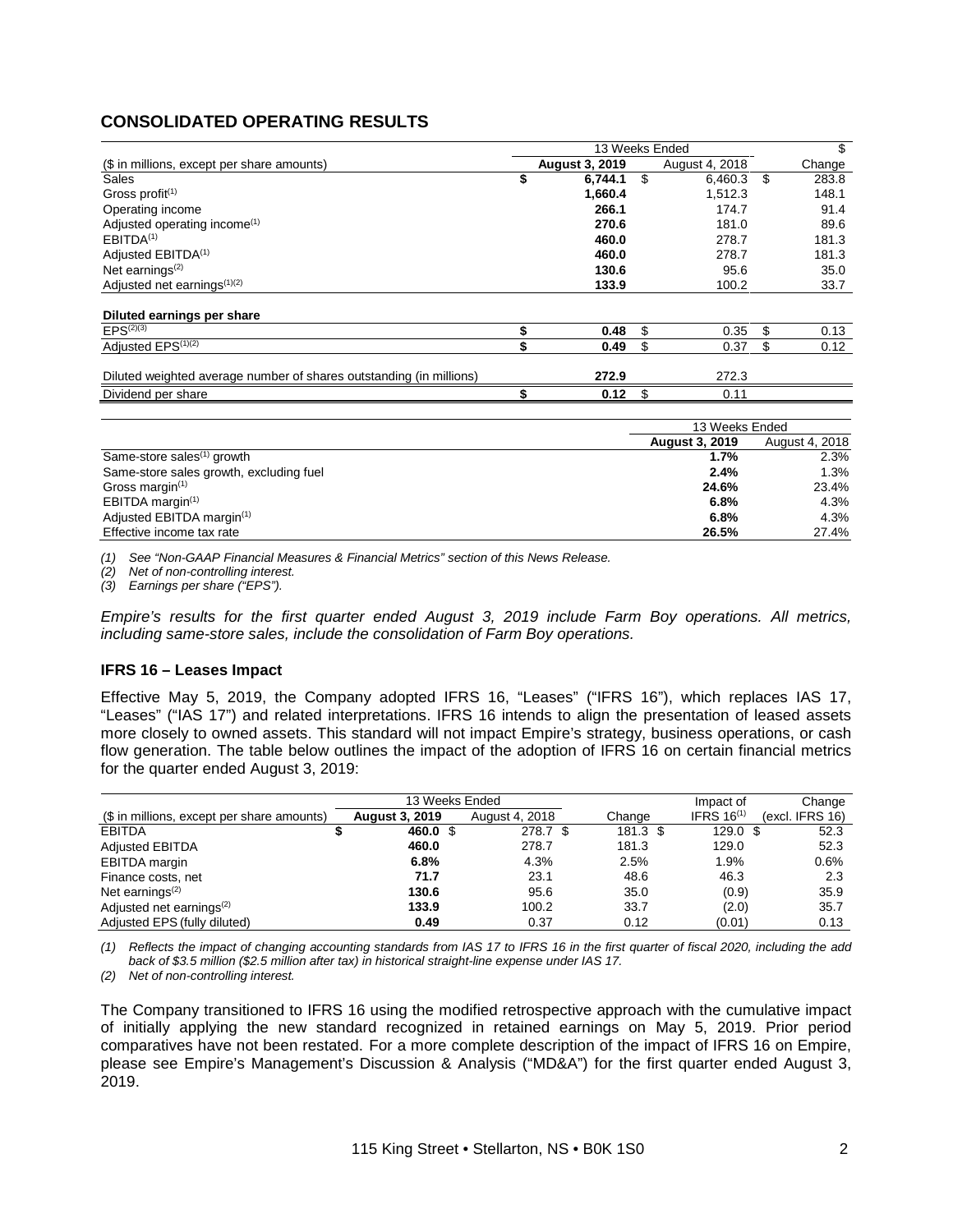## **Sales**

Sales for the quarter increased by 4.4% driven by strong performance across the business, the consolidation of Farm Boy results and positive internal food inflation. These increases were partially offset by lower fuel prices.

## **Gross Profit**

Gross profit for the quarter increased by 9.8% primarily as a result of the increase in sales, the inclusion of Farm Boy results and category reset benefits. These increases were partially offset by store closures in Western Canada.

Gross margin for the quarter increased to 24.6% from 23.4% last year primarily as a result of category reset benefits and positive margin rate contributions from the inclusion of Farm Boy results. This was slightly offset by the effect of sales mix between banners.

## **Operating Income**

For the quarter ended August 3, 2019, operating income increased mainly as a result of improved earnings from the Food retailing segment due to higher sales and improved margins, offset by higher selling and administrative expenses. Selling and administrative expenses increased as a result of the inclusion of Farm Boy results, non-recurring impairment reversals in the prior year, and costs associated with the closure and conversion of stores as part of the ongoing expansion of the FreshCo discount format into Western Canada. Higher retail labour was due to increased sales volume. These increases in selling and administrative expenses were partially offset by the implementation of IFRS 16 and savings achieved from Project Sunrise.

Operating income from the Investments and other operations segment decreased due to a non-recurring prior year disposal of properties by Crombie REIT.

|                                                                        | 13 Weeks Ended        |                |
|------------------------------------------------------------------------|-----------------------|----------------|
| (\$ in millions)                                                       | <b>August 3, 2019</b> | August 4, 2018 |
| Operating income                                                       | 266.1                 | 174.7          |
| Adjustments:                                                           |                       |                |
| Intangible amortization associated with the Canada Safeway acquisition | 4.5                   | 6.3            |
|                                                                        | 4.5                   | 6.3            |
| Adjusted operating income                                              | 270.6                 | 181.0          |

## **EBITDA**

For the quarter ended August 3, 2019, EBITDA increased to \$460.0 million from \$278.7 million in the prior year mainly as a result of the same factors affecting operating income. Excluding the impact of IFRS 16, EBITDA would have been \$331.0 million, an increase of \$52.3 million compared to the prior year and EBITDA as a percentage of sales would have been 4.9%, an increase of 0.6% compared to the prior year.

## **Income Taxes**

The effective income tax rate for the first quarter ended August 3, 2019 was 26.5% compared to 27.4% in the same quarter last year. The current quarter effective tax rate was lower than the statutory rate primarily due to differing tax rates of various entities. The prior period's effective income tax rate was in line with the statutory rate.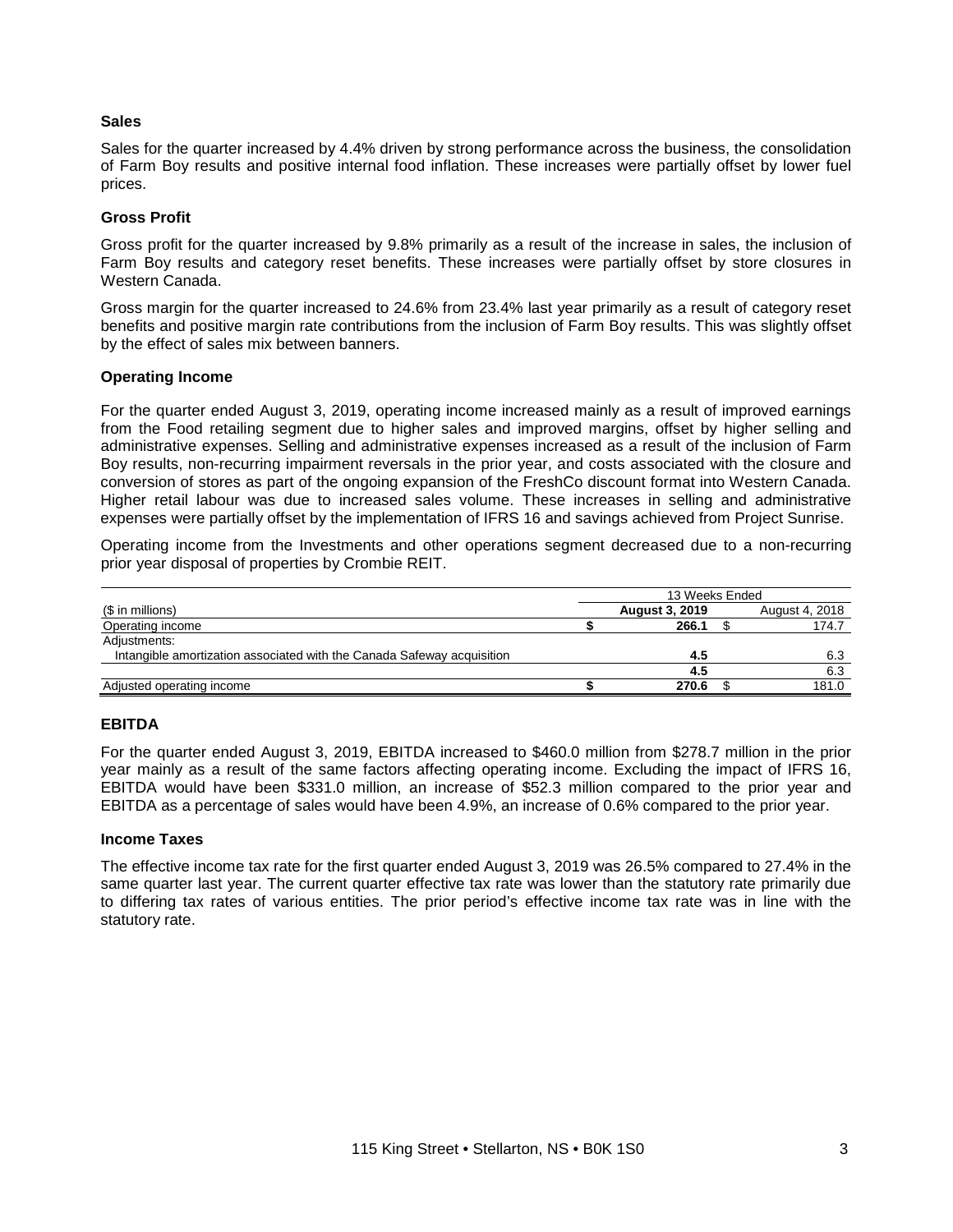# **Net Earnings**

|                                                                        | 13 Weeks Ended        |                |
|------------------------------------------------------------------------|-----------------------|----------------|
| (\$ in millions, except per share amounts)                             | <b>August 3, 2019</b> | August 4, 2018 |
| Net earnings $(1)$                                                     | 130.6                 | 95.6           |
| EPS (fully diluted)                                                    | 0.48                  | 0.35           |
| Adjustments (net of income taxes):                                     |                       |                |
| Intangible amortization associated with the Canada Safeway acquisition | 3.3                   | 4.6            |
|                                                                        | 3.3                   | 4.6            |
| Adjusted net earnings <sup>(1)</sup>                                   | 133.9                 | 100.2          |
| Adjusted EPS (fully diluted)                                           | 0.49                  | 0.37           |
| Diluted weighted average number of shares outstanding (in millions)    | 272.9                 | 272.3          |

*(1) Net of non-controlling interest.*

## **Free Cash Flow**

|                                                                                     | 13 Weeks Ended        |                |
|-------------------------------------------------------------------------------------|-----------------------|----------------|
| (\$ in millions)                                                                    | <b>August 3, 2019</b> | August 4, 2018 |
| Cash flows from operating activities                                                | 405.3                 | 156.7          |
| Add: proceeds on disposal of property, equipment and investment property            | 40.2                  | 18.4           |
| Less: payments of lease liabilities, net of payments received for finance subleases | (129.9)               |                |
| Less: acquisitions of property, equipment, investment property and intangibles      | (91.4)                | (47.6)         |
| Free cash flow $(1)$                                                                | 224.2                 | 127.5          |

(1) Amounts have been restated to reflect the revised free cash flow definition. See "Non-GAAP Financial Measures & Financial *metrics" section of this News Release.*

Free cash flow increased for the quarter ended August 3, 2019 primarily due to increased cash flows from operating activities, offset by increased capital spending including renovations, construction of new stores, construction of an e-commerce fulfillment centre and the expansion of FreshCo into Western Canada.

# **FINANCIAL PERFORMANCE BY SEGMENT**

## **Food Retailing**

|                                      | 13 Weeks Ended |                       |   |                |    |        |  |  |
|--------------------------------------|----------------|-----------------------|---|----------------|----|--------|--|--|
| (\$ in millions)                     |                | <b>August 3, 2019</b> |   | August 4, 2018 |    | Change |  |  |
| Sales                                |                | 6.744.1               | S | 6,460.3        | \$ | 283.8  |  |  |
| Gross profit                         |                | 1,660.4               |   | 1.512.3        |    | 148.1  |  |  |
| Operating income                     |                | 254.4                 |   | 152.4          |    | 102.0  |  |  |
| Adjusted operating income            |                | 258.9                 |   | 158.7          |    | 100.2  |  |  |
| <b>EBITDA</b>                        |                | 448.1                 |   | 256.4          |    | 191.7  |  |  |
| <b>Adjusted EBITDA</b>               |                | 448.1                 |   | 256.4          |    | 191.7  |  |  |
| Net earnings $(1)$                   |                | 122.2                 |   | 80.7           |    | 41.5   |  |  |
| Adjusted net earnings <sup>(1)</sup> |                | 125.5                 |   | 85.3           |    | 40.2   |  |  |

*(1) Net of non-controlling interest.*

# **Investments and Other Operations**

| (\$ in millions)                            |  | <b>August 3, 2019</b> | August 4, 2018 | Change |
|---------------------------------------------|--|-----------------------|----------------|--------|
| Crombie REIT                                |  | 13.2                  | 20.3           | (7.1)  |
| Genstar                                     |  |                       | 2.6            | (1.4)  |
| Other operations, net of corporate expenses |  | (2.7)                 | (0.6)          | (2.1)  |
|                                             |  | 11.7                  | 22.3           | (10.6) |

For the quarter ended August 3, 2019, income from investments and other operations decreased primarily as a result of a prior year disposal of properties by Crombie REIT that resulted in higher equity earnings from Crombie REIT last year.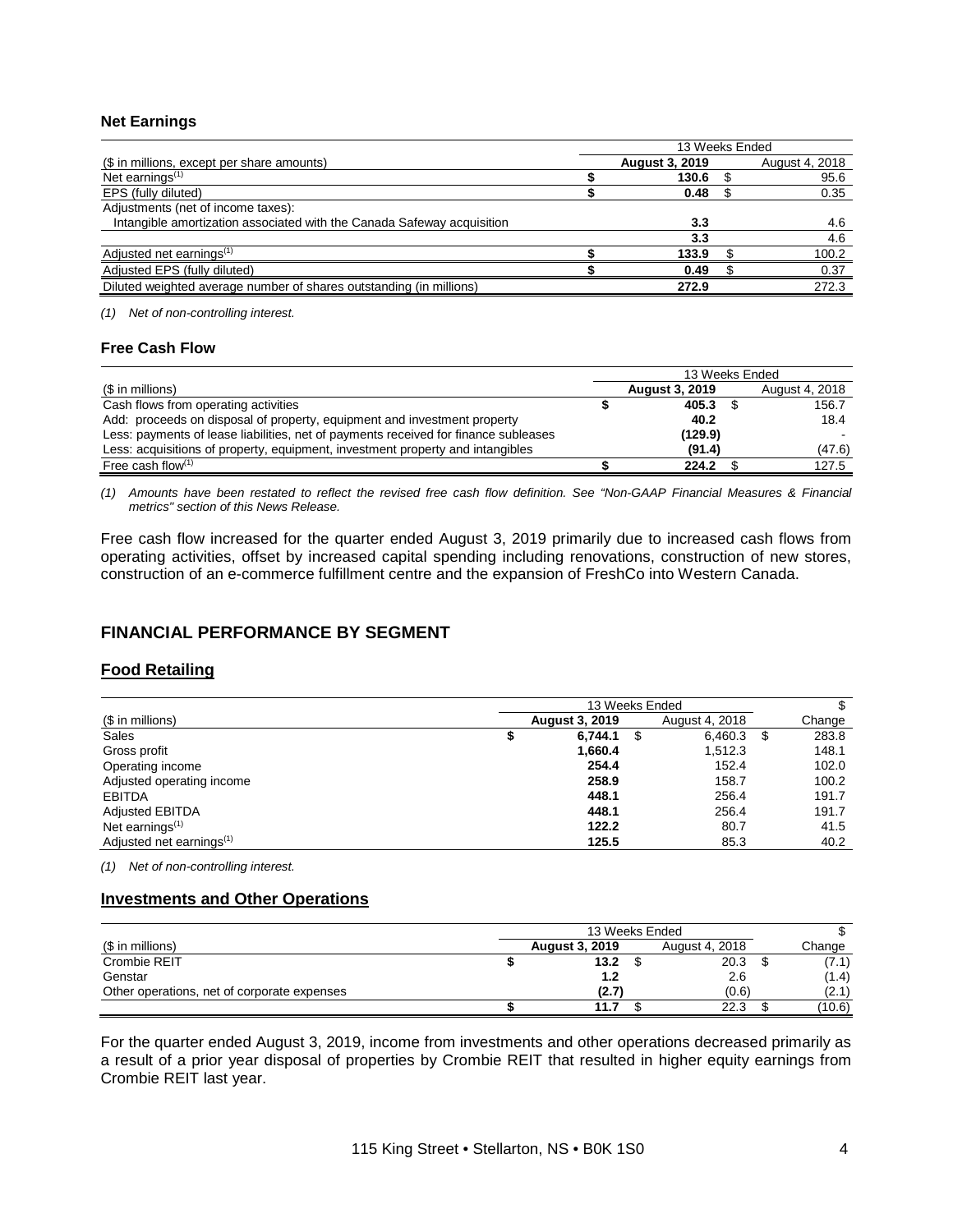# **CONSOLIDATED FINANCIAL CONDITION**

|                                                           |                               |      | August 3, 2019    |     |              |     |                |
|-----------------------------------------------------------|-------------------------------|------|-------------------|-----|--------------|-----|----------------|
| (\$ in millions, except per share and ratio calculations) | August 3, 2019 <sup>(1)</sup> |      | Impact of IFRS 16 |     | May 4, 2019  |     | August 4, 2018 |
| Shareholders' equity, net of non-controlling interest     | $3.623.2$ \$                  |      | $(432.9)$ \$      |     | $4.003.3$ \$ |     | 3,776.4        |
| Book value per common share <sup>(2)</sup>                | 13.33                         |      | (1.59)            |     | 14.72        | \$. | 13.89          |
| Long-term debt, including current portion                 | 1,976.9                       | - \$ | (29.1)            | - 5 | 2.020.9      | S.  | 1,645.4        |
| Long-term lease liabilities, including current portion    | 4.944.4                       |      | 4.944.4           | S   |              |     |                |
| Net funded debt to net total capital <sup>(2)</sup>       | 63.2%                         |      | 38.8%             |     | 26.8%        |     | 20.4%          |
| Funded debt to adjusted EBITDA <sup>(2)(3)</sup>          | 5.5x                          |      | 3.7x              |     | 1.9x         |     | 1.6x           |
| Adjusted EBITDA to interest expense <sup>(2)(4)</sup>     | 9.2x                          |      | (3.4)x            |     | 12.4x        |     | 11.0x          |
| Trailing four-quarter adjusted EBITDA                     | $1.257.5$ \$                  |      | 129.0             | S   | $1.076.2$ \$ |     | 1.014.6        |
| Trailing four-quarter interest expense                    | 137.0                         |      | 47.1              | S   | 86.5 \$      |     | 92.3           |
| Current assets to current liabilities <sup>(5)</sup>      | 0.9x                          |      |                   |     | 1.0x         |     | 0.9x           |
| Total assets <sup>(5)</sup>                               | 13.958.4                      |      |                   | \$  | $9.602.4$ \$ |     | 8,746.2        |
| Total non-current financial liabilities <sup>(5)</sup>    | 7,124.1                       |      |                   |     | 2,838.1      |     | 1,880.8        |

*(1) Key Financial Condition Measures are impacted by the implementation of IFRS 16.*

*(2) See "Non-GAAP Financial Measures & Financial Metrics" section of this News Release.*

*(3) Calculation uses trailing four-quarter adjusted EBITDA.*

*(4) Calculation uses trailing four-quarter adjusted EBITDA and interest expense.*

(5) See "Accounting Standards and Policies" section of Empire's MD&A for the first quarter ended August 3, 2019 for the impact of *IFRS 16 on the assets and liabilities metrics for the quarter.*

During the first quarter ended August 3, 2019, Dominion Bond Rating Service ("DBRS") upgraded Sobeys' credit rating from BB (high) with a positive trend to BBB (low) with a stable trend. Standard & Poor's ("S&P") confirmed Sobeys' rating at BB+ and upgraded Sobeys' outlook from stable to positive.

| <b>Rating Agency</b> | <b>Credit Rating (Issuer rating)</b> | <b>Trend/Outlook</b> |
|----------------------|--------------------------------------|----------------------|
| <b>DBRS</b>          | BBB (low)                            | Stable               |
| S&P                  | $BB+$                                | Positive             |

# **OTHER ITEMS**

## **Discount Expansion to Western Canada**

In December 2017, Sobeys announced plans to expand its discount format to Western Canada and expects to convert up to 25% of its 255 Safeway and Sobeys full service format stores in Western Canada to its FreshCo discount format. Nearly two years into execution of this plan, the Company is on track to open approximately 65 locations within the initial five year time frame.

22 FreshCo locations have been confirmed:

- 7 stores are open and operating:
	- o 5 in B.C.; and
	- o 2 in Manitoba;
- 11 stores are expected to open in fiscal 2020 in B.C.; and
- 4 stores are expected to open in fiscal 2021 in Saskatchewan.

The Western Canada FreshCo stores are branded with the new, evolved FreshCo 2.0 look which offers a strong discount and value experience. The evolved branding continues to be rolled out to all FreshCo stores in Ontario.

## **Store Closure and Conversion Costs**

In the first quarter of fiscal 2020, the Company expensed \$21 million (2019 – \$ nil) in closure and conversion costs. These costs relate to the announced conversion of ten Safeway locations to FreshCo stores and the conversion of two Company locations to Farm Boy stores that were announced in the first quarter. The conversion costs for another twelve FreshCo locations were expensed when the locations were announced in prior quarters.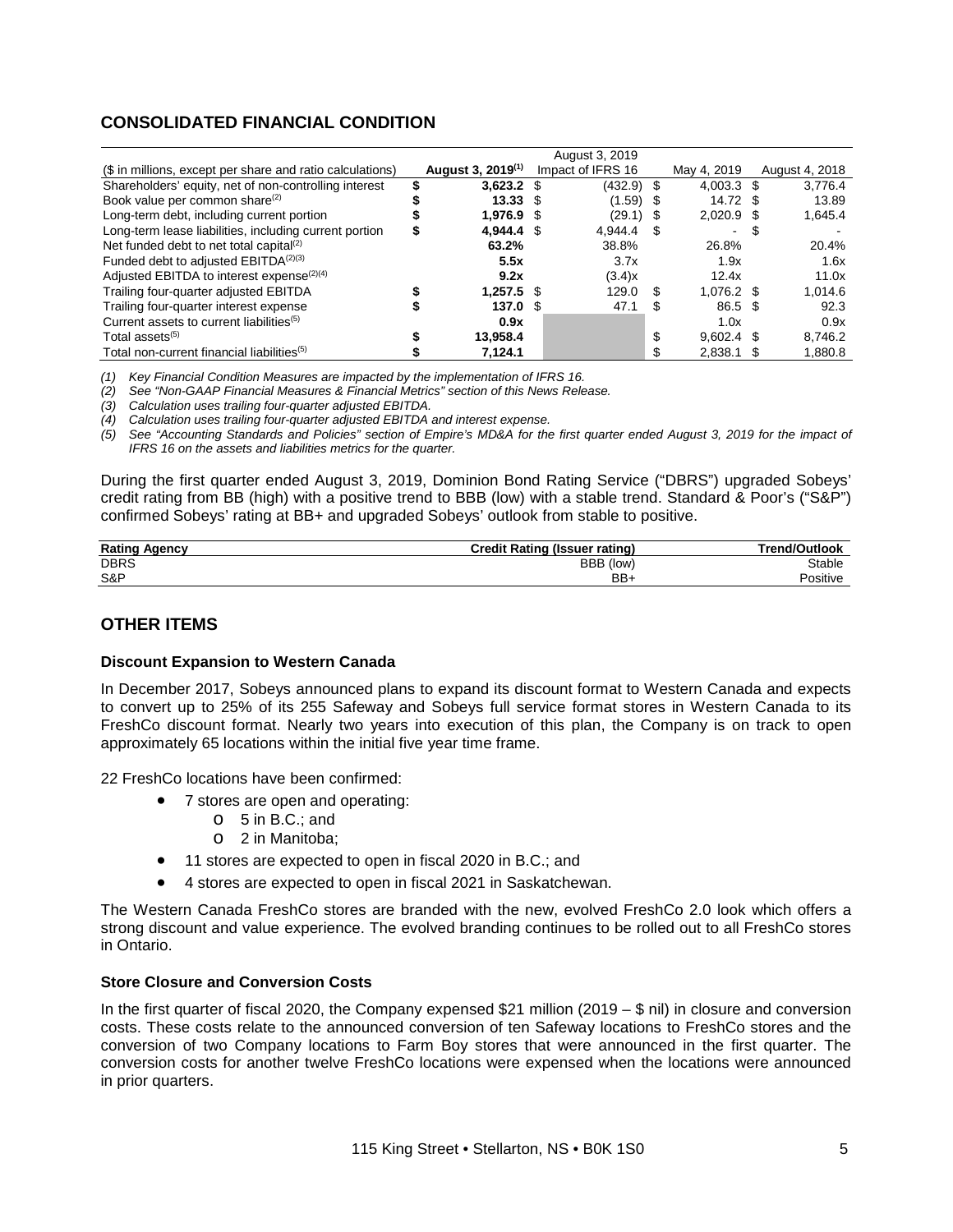## **E-commerce**

On May 9, 2019, the Company unveiled *Voilà by Sobeys* and *Voilà par IGA*, the name and brand for its online grocery home delivery service for the Greater Toronto Area ("GTA"), Ottawa and cities in the province of Quebec, respectively. Sobeys, in partnership with Ocado Group plc ("Ocado"), an industry-leading grocery e-commerce company, is developing its first Customer Fulfillment Centre ("CFC") in the GTA with delivery to customers scheduled to test and soft launch in the Spring of 2020.

Empire also announced plans to launch *Voilà par IGA* and its second CFC in Montreal in 2021. The Company will lease the location from Crombie REIT and it will be built to Empire's specifications.

#### **Business Acquisition**

On September 24, 2018, the Company, through a subsidiary, signed an agreement to acquire the business of Farm Boy, a food retailer with a network of 26 stores in Ontario, for a total purchase price of \$800 million. The transaction closed on December 10, 2018.

At the time of the acquisition, the Company announced plans to double the Farm Boy store count in five years, mostly in the GTA. Farm Boy's private label will be part of *Voilà*'*s* offering, introducing more Canadians to this growing brand.

The Company financed the transaction through a combination of cash on hand and a new \$400 million senior, unsecured non-revolving credit facility.

## **Automatic Share Purchase Plan ("ASPP")**

Empire also announced that it intends to enter into an automatic share purchase plan with its designated broker to facilitate repurchases of Empire's Class A shares under its previously announced NCIB.

Under the ASPP, Empire's designated broker may purchase Class A shares at times when Empire would not ordinarily be permitted to make such purchases due to its internal trading black-out periods or applicable regulatory restrictions. Purchases made pursuant to the ASPP will be made by the Company's designated broker based upon the NCIB parameters prescribed by the TSX, applicable Canadian securities laws and the instructions given by Empire prior to the commencement of any such blackout period captured in a written agreement between the Company and its designated broker. The ASPP will commence on September 16, 2019 and terminate on the earliest of the date on which: (i) the purchase limit under the NCIB has been reached; (ii) the NCIB expires; and (iii) the Company terminates the ASPP in accordance with its terms. The ASPP will be entered into in accordance with the requirements of applicable Canadian securities laws and is subject to regulatory approval.

# **DIVIDEND DECLARATION**

The Board of Directors declared a quarterly dividend of \$0.12 per share on both the Non-Voting Class A shares and the Class B common shares that will be payable on October 31, 2019 to shareholders of record on October 15, 2019. These dividends are eligible dividends as defined for the purposes of the Income Tax Act (Canada) and applicable provincial legislation.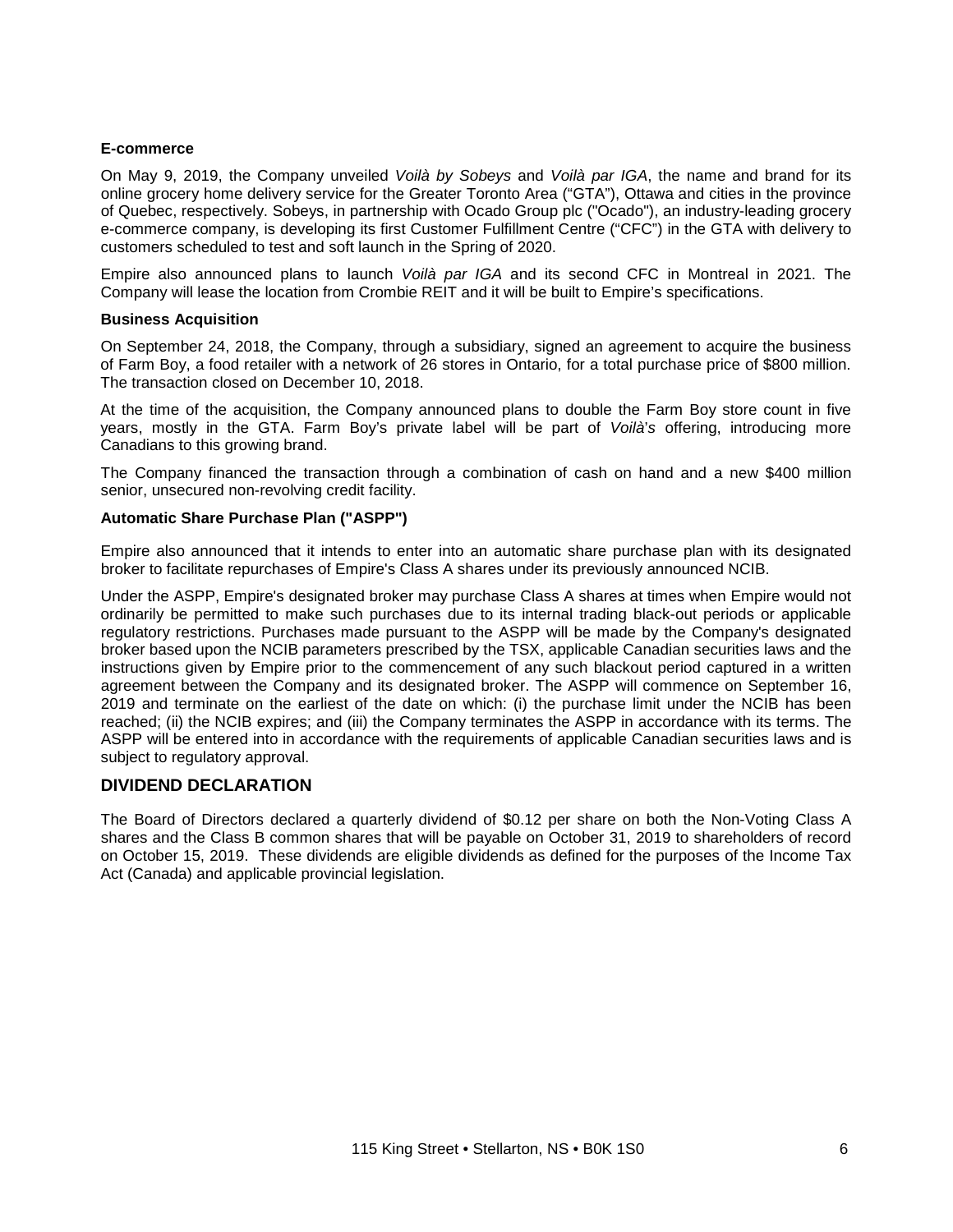# **FORWARD-LOOKING INFORMATION**

This document contains forward-looking statements which are presented for the purpose of assisting the reader to contextualize the Company's financial position and understand management's expectations regarding the Company's strategic priorities, objectives and plans. These forward-looking statements may not be appropriate for other purposes. Forward-looking statements are identified by words or phrases such as "anticipates", "expects", "believes", "estimates", "intends", "could", "may", "plans", "predicts", "projects", "will", "would", "foresees" and other similar expressions or the negative of these terms.

These forward-looking statements include, but are not limited to, the following items:

- The Company's expectations regarding the impact of Project Sunrise, including expected cost savings and efficiencies, the expected timing of the realization of overall and fiscal 2020 in-year incremental benefits, and the expected \$50 million overachievement of the initial \$500 million target which could be impacted by several factors, including the execution and completion of category resets, time required by the Company to complete the project as well as the factors identified under the heading "Risk Management" in the fiscal 2019 annual MD&A;
- The FreshCo expansion in Western Canada and Farm Boy expansion in Ontario, including the Company's expectations regarding future operating results and profitability, the amount and timing of expenses, and the number, location, feasibility and timing of construction and conversions, all of which may be impacted by construction schedules and permits, the economic environment and labour relations;
- The Company's plans to purchase for cancellation Non-Voting Class A shares under the NCIB which may be impacted by market and economic conditions, and the results of operations; and
- The Company's expectations regarding the implementation of its online grocery home delivery service which may be impacted by the timing of launching the business, the customer response to the service and the performance of its business partner, Ocado.

By its nature, forward-looking information requires the Company to make assumptions and is subject to inherent risks, uncertainties and other factors which may cause actual results to differ materially from forward-looking statements made. For more information on risks, uncertainties and assumptions that may impact the Company's forward-looking statements, please refer to the Company's materials filed with the Canadian securities regulatory authorities, including the "Risk Management" section of the fiscal 2019 annual MD&A.

Although the Company believes the predictions, forecasts, expectations or conclusions reflected in the forward-looking information are reasonable, it can provide no assurance that such matters will prove correct. Readers are urged to consider the risks, uncertainties and assumptions carefully in evaluating the forwardlooking information and are cautioned not to place undue reliance on such forward-looking information. The forward-looking information in this document reflects the Company's current expectations and is subject to change. The Company does not undertake to update any forward-looking statements that may be made by or on behalf of the Company other than as required by applicable securities laws.

# **NON-GAAP FINANCIAL MEASURES & FINANCIAL METRICS**

There are measures and metrics included in this news release that do not have a standardized meaning under generally accepted accounting principles ("GAAP") and therefore may not be comparable to similarly titled measures and metrics presented by other publicly traded companies. The Company includes these measures and metrics because it believes certain investors use these measures and metrics as a means of assessing financial performance.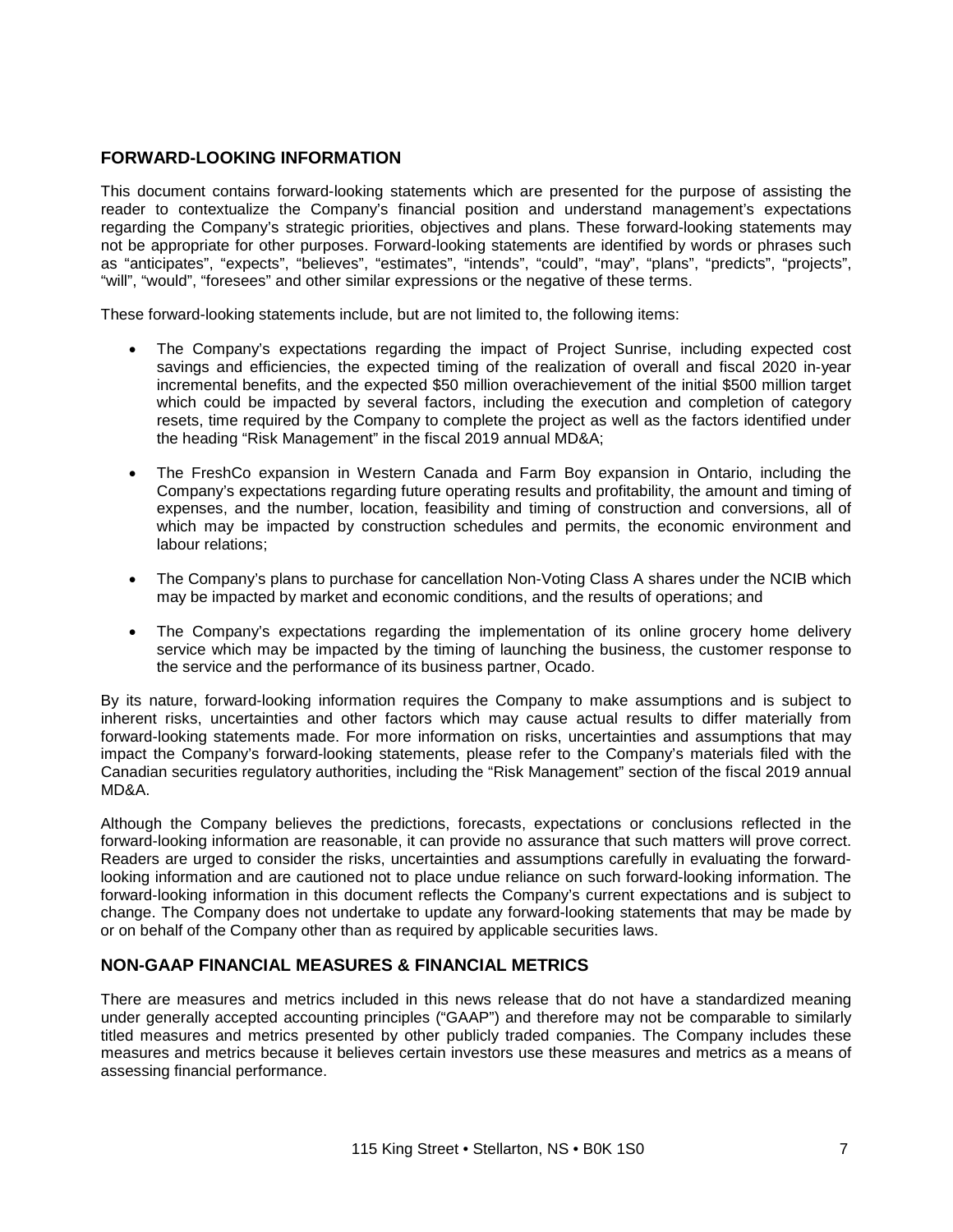Empire's definition of the non-GAAP terms are as follows:

- Same-store sales are sales from stores in the same location in both reporting periods. The current year same-store sales growth metrics reflect the acquisition of Farm Boy.
- Adjusted net earnings is net earnings, net of non-controlling interest, excluding certain items to better analyze trends in performance and financial results. These adjustments result in a more comparable economic representation of the underlying business.
- Adjusted EPS (fully diluted) is calculated as adjusted net earnings divided by diluted weighted average number of shares outstanding.
- Gross profit is calculated as sales less cost of sales.
- Gross margin is gross profit divided by sales.
- Adjusted operating income is operating income excluding certain items to better analyze trends in performance. These adjustments result in a more comparable economic representation.
- Earnings before interest, taxes, depreciation and amortization ("EBITDA") is calculated as net earnings before finance costs (net of finance income), income tax expense, and depreciation and amortization of intangibles.
- EBITDA margin is EBITDA divided by sales.
- Adjusted EBITDA is EBITDA excluding certain items to better analyze trends in performance.
- Adjusted EBITDA margin is adjusted EBITDA divided by sales.
- Free cash flow is calculated as cash flows from operating activities, plus proceeds on disposal of property, equipment and investment property, less acquisitions of property, equipment, investment property and intangibles. The definition of free cash flow was changed in the first quarter of fiscal 2020 to include the impact of net lease cash payments made.
- Book value per common share is shareholders' equity, net of non-controlling interest, divided by total common shares outstanding.
- Funded debt is all interest bearing debt, which includes bank loans, bankers' acceptances, long-term debt and long-term lease liabilities.
- Total capital is calculated as funded debt plus shareholders' equity, net of non-controlling interest.
- Net funded debt is calculated as funded debt less cash and cash equivalents.
- Net total capital is total capital less cash and cash equivalents.
- Net funded debt to net total capital ratio is net funded debt divided by net total capital.
- Funded debt to adjusted EBITDA ratio is funded debt divided by trailing four-quarter adjusted EBITDA.
- Interest expense is calculated as interest expense on financial liabilities measured at amortized cost and interest expense on lease liabilities.
- Adjusted EBITDA to interest expense ratio is trailing four-quarter adjusted EBITDA divided by trailing four-quarter interest expense.

For a more complete description of Empire's non-GAAP measures and metrics, please see Empire's MD&A for the first quarter ended August 3, 2019.